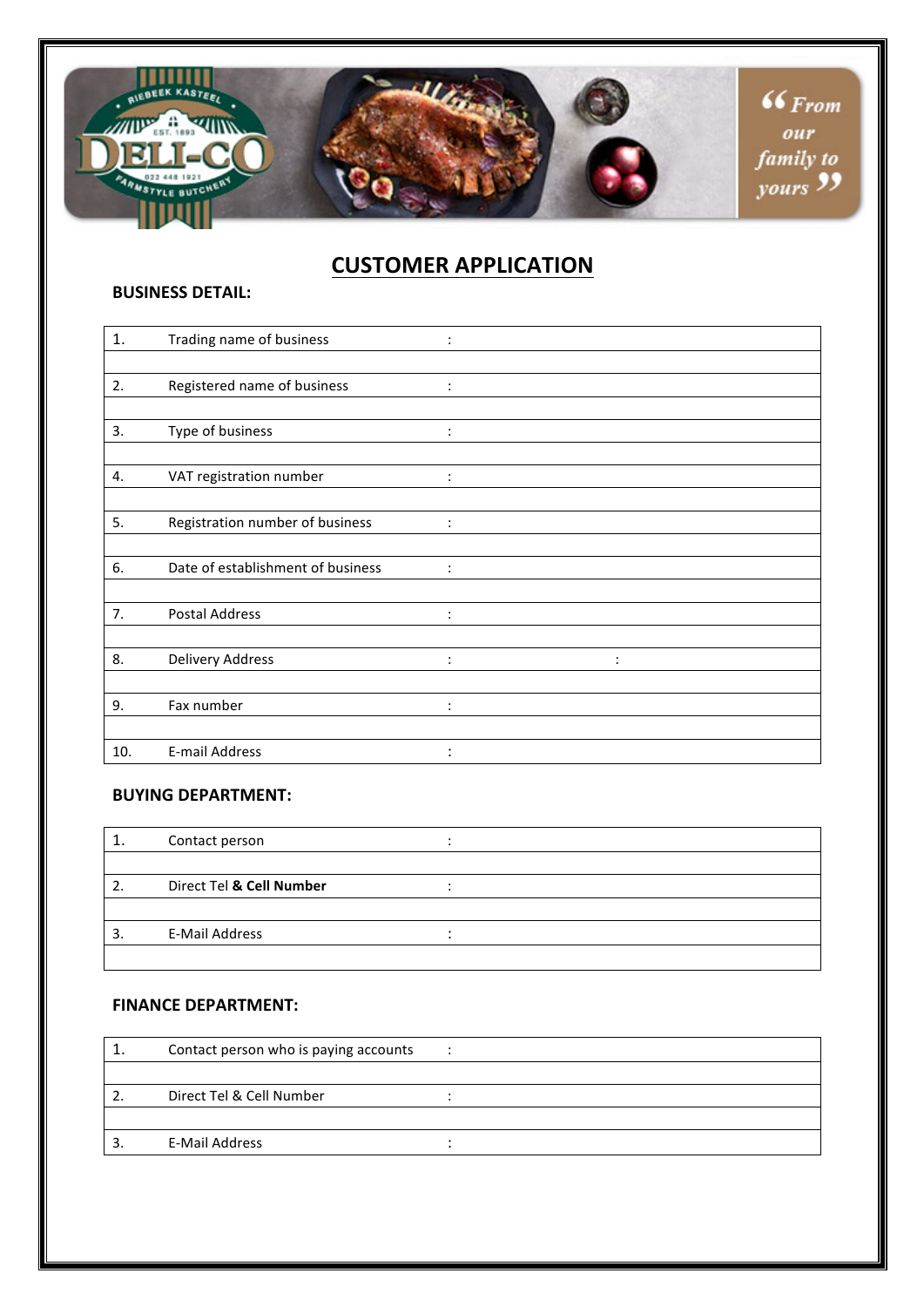## **AUDITOR, ACCOUNTING OFFICER OR ACCOUNTANT DETAILS:**

|    | Contact person        |  |
|----|-----------------------|--|
|    |                       |  |
| 2. | Direct tel number     |  |
|    |                       |  |
| 3. | Fax number            |  |
|    |                       |  |
| 4. | <b>E-Mail Address</b> |  |
|    |                       |  |

## **TRADE REFERENCES:**

| 1. | Company Name                           |                               |  |  |
|----|----------------------------------------|-------------------------------|--|--|
|    |                                        |                               |  |  |
|    | <b>Contact Person &amp; Tel Number</b> | ٠<br>$\overline{\phantom{a}}$ |  |  |
|    |                                        |                               |  |  |
| 2. | <b>Company Name</b>                    |                               |  |  |
|    |                                        |                               |  |  |
|    | <b>Contact Person &amp; Tel Number</b> | $\bullet$                     |  |  |
|    |                                        |                               |  |  |
| 3. | Company Name                           | ٠                             |  |  |
|    |                                        |                               |  |  |
|    | <b>Contact Person &amp; Tel Number</b> |                               |  |  |
|    |                                        |                               |  |  |

### **COMPANY DETAILS:**

| 1.<br><b>Full names of Directors / Partners</b> | : ID number of the Directors / Partners |  |
|-------------------------------------------------|-----------------------------------------|--|
|                                                 |                                         |  |
| 1.1)                                            | $\ddot{\cdot}$                          |  |
|                                                 |                                         |  |
| 1.1) RESIDENTIAL ADRES                          | $\ddot{\cdot}$                          |  |
| 1.2)                                            | ÷                                       |  |
| 1.2) RESIDENTIAL ADRES                          | $\ddot{\cdot}$                          |  |
| 1.3)                                            | $\ddot{\cdot}$                          |  |
|                                                 |                                         |  |
| 1.3) RESIDENTIAL ADRES                          | $\ddot{\cdot}$                          |  |
| 1.4)                                            | $\ddot{\cdot}$                          |  |
| 1.4) RESIDENTIAL ADRES                          | $\ddot{\cdot}$                          |  |
|                                                 |                                         |  |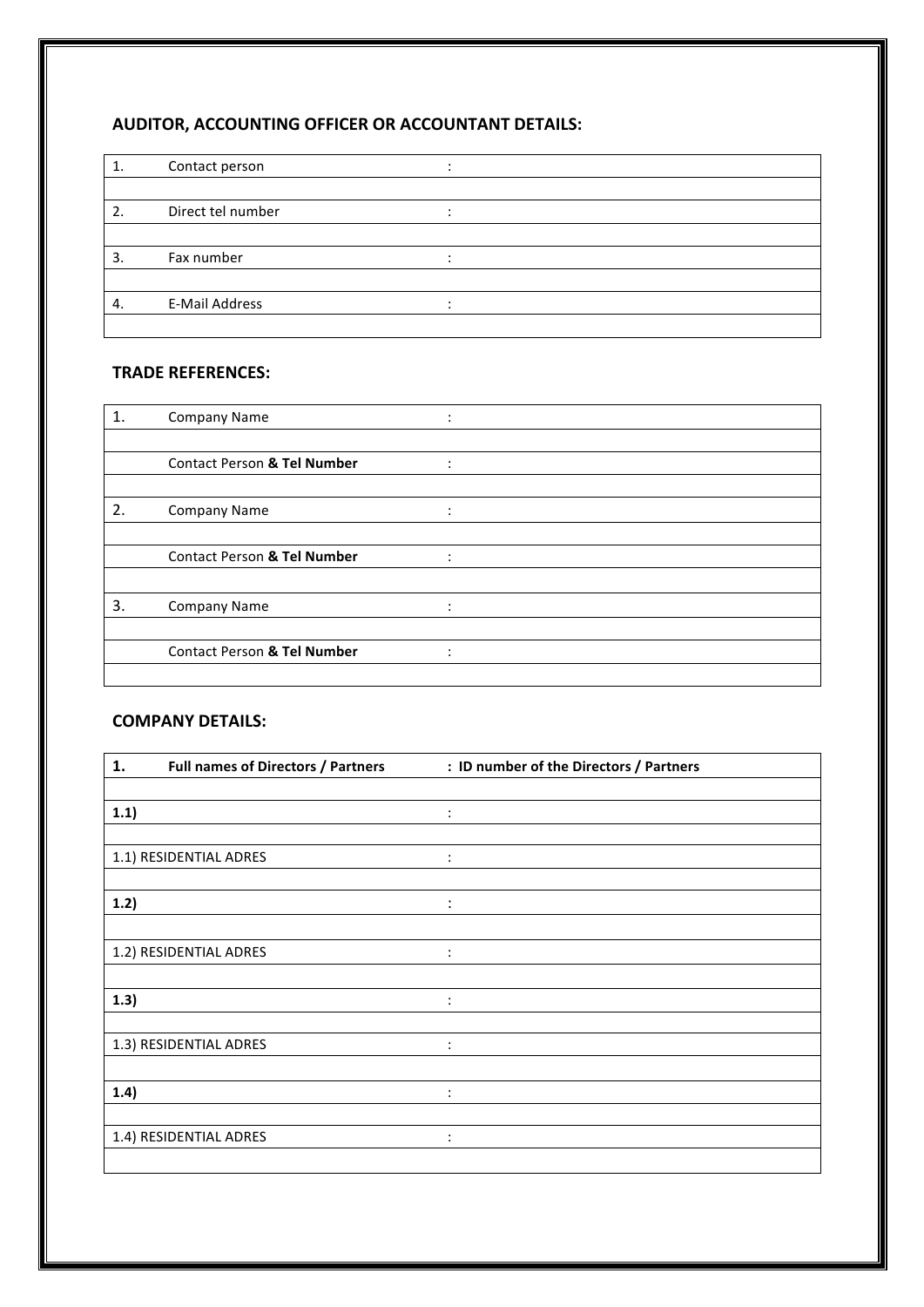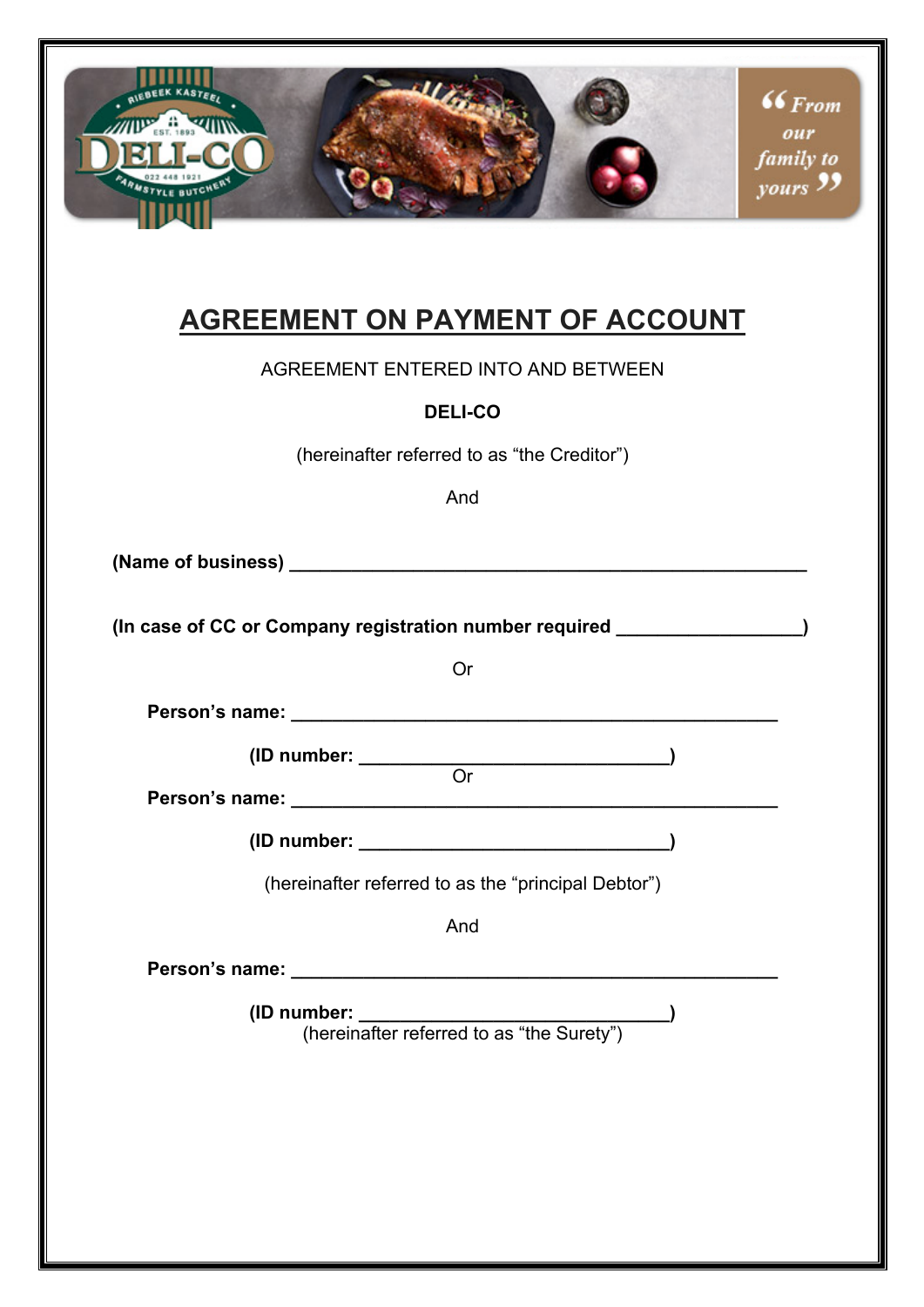## **The parties hereby agree as follows**

1.

The Debtor agrees with the Creditor that the Debtor will settle the Creditor's account within maximum 14 days of invoice.

2.

If the Debtor does not settle their account promptly and fully on or before the due date, the full debt is due and payable immediately and the Creditor is entitled to continue, without notice, any legal action in any existing court case or process or, at his discretion, to initiate new legal proceedings in any competent court.

3.

If the principal debt becomes due and payable as provided in paragraph 2 above, the Creditor will be entitled to charge compound interest on the full outstanding balance at a rate equal to the prime lending rate of the Reserve Bank as announced from time to time. Any payment thereafter will be applied as follows: First, the interest accrued, thereafter the attorney and client costs, thereafter any tracing fee, thereafter the fees according to the High Court Rules, and lastly the outstanding capital amount.

4.

The Debtor undertakes to notify the Creditor within 14 days of change of his or her work or residential address.

5.

That the debt did not arise directly or indirectly from a credit agreement as contemplated in the National Credit Act 34 of 2005.

The Surety binds himself as surety and Co-principal Debtor to the Creditor for any debt owed to the Creditor by the principal Debtor.

6.

| SIGNED at ___________ to date the __________ day of __________ 2017. |                        |                          |
|----------------------------------------------------------------------|------------------------|--------------------------|
| <b>FULL NAME</b>                                                     | <b>IDENTITY NUMBER</b> | <b>DEBTOR(SIGNATURE)</b> |
| SIGNED at ___________ to date the __________ day of __________ 2017. |                        |                          |
| <b>FULL NAME</b>                                                     | <b>IDENTITY NUMBER</b> | <b>SURETY(SIGNATURE)</b> |